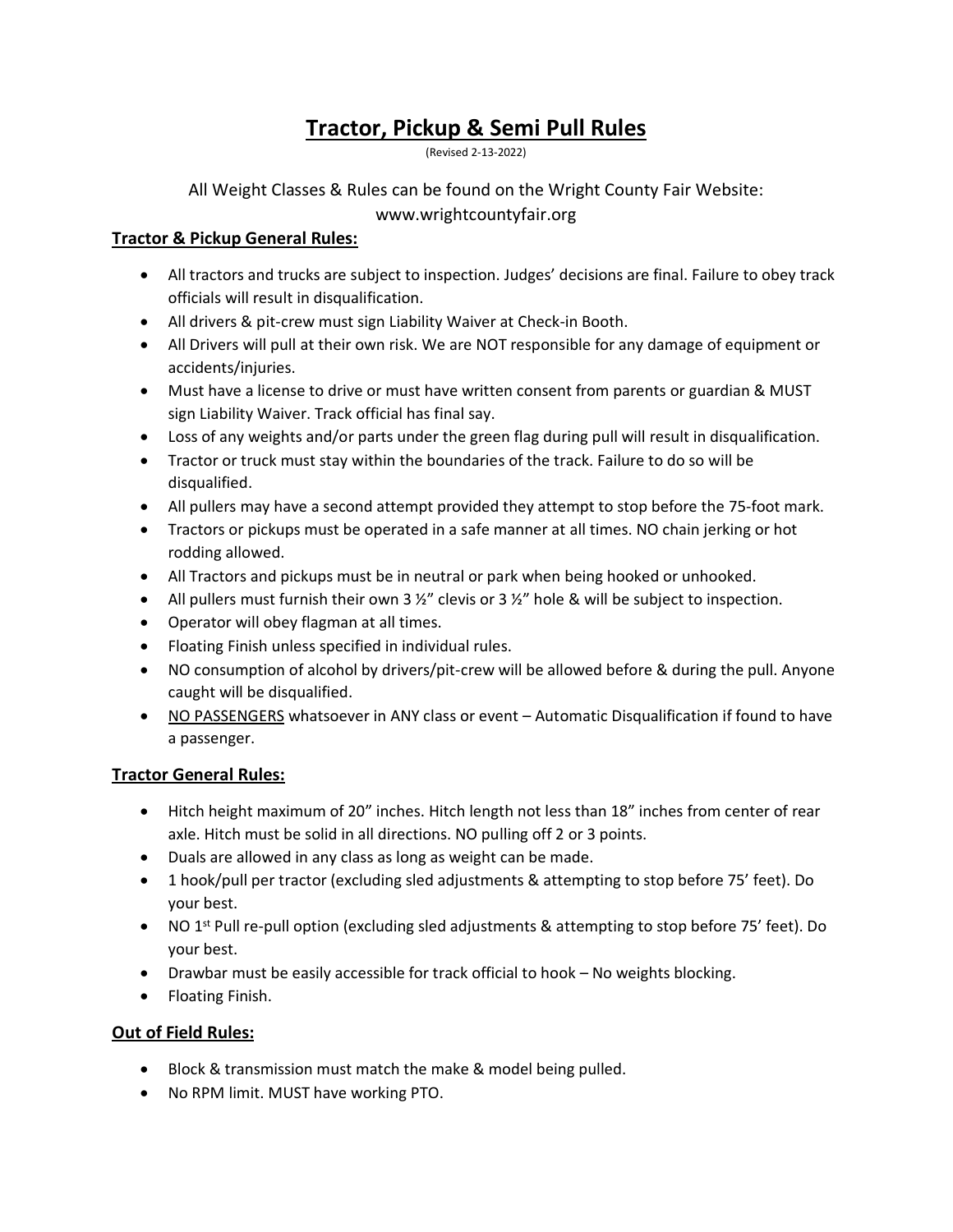- Intake manifold & carburetor must be stock appearing. NO down draft carburetors unless factory.
- NO pressurized fuel other than LP. NO nitro.
- NO cut tires.

### **Open Tractor Rules:**

- Wheelie Bars & Roll Cage needed.
- Breakaway switch & dead man throttle needed.
- Scatter Blanket or 14 plates along with cross bolted exhaust.
- Helmet, Fire Suit & Fire Extinguisher

### **Hot Farm Tractor Rules:**

- Wheelie Bar & ROPS required, roll cage requested.
- Factory stock motor, drive train for make/model.
- OEM injection pumps, water injection. Only 1 fuel allowed.
- No cut tires.
- Single 3x3 turbo.
- Scatter Blanket or 14 plates along with cross bolted exhaust.
- Air Shut-off.

#### **Hobby Stock Tractors:**

- Wheelie Bars & Roll Cage needed.
- Breakaway switch & dead man throttle needed.
- Scatter Blanket or 14 plates along with cross bolted exhaust.
- Fire Extinguisher needed.
- 3x3 turbo for 10,000#.
- One fuel. NO nitrous or oxidizer.

#### **Semi Rules:**

- All Street-Legal Semi Trucks must be licensed/insured & DOT'd.
- All classes Low-Hitches will be supplied.
- All Semi classes will be ending on a Floating Finish.
- Must have a license to drive or must have written consent from parents or guardian & MUST sign Liability Waiver. Track official has final say.
- NO Passengers!

### **Pickup Rules:**

- Class #3: 8,500 Stock Gas/Diesel Pickups NO weight brackets allowed & must use factory receiver hitch (NO customized hitches). Current tabs & insurance required.
- 1 hook/pull per tractor (excluding sled adjustments & attempting to stop before 75' feet). Do your best.
- NO Passengers!